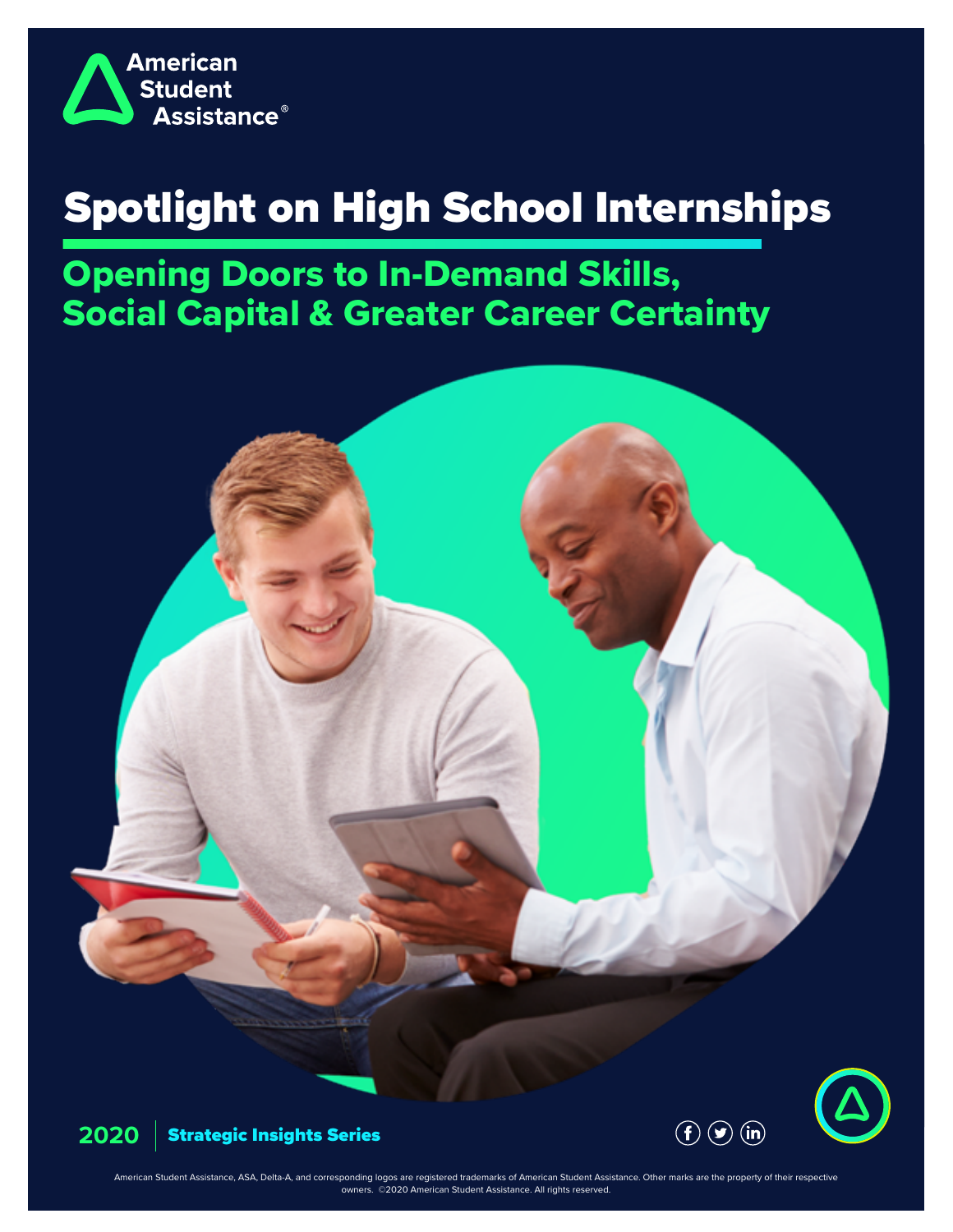$(\blacktriangleright)$   $(\mathbf{in})$ 

## SPOTLIGHT ON HIGH SCHOOL INTERNSHIPS

#### **66** My internship helped me explore so many more<br>careers. Being able to explore more helped me<br>hone in on the right one for me." *careers. Being able to explore more helped me hone in on the right one for me."*

#### 12th-grader, Michigan

The average adult today will hold around twelve jobs in their lifetime.<sup>1</sup> Respective of the modern reality, we know that selfdiscovery is neither a one-time experience nor something that happens in a vacuum; it happens along a continuum with people learning incrementally more about themselves and their talents and interests well into adulthood. The career exploration experience in high school should reflect that same continuum. **Career exploration is not a simple aptitude test that you take, nor is it a single activity to be carried out during one year of high school.** Young people can get a head-start on understanding their own interests and abilities when they have the freedom to explore from an earlier age, the safety to fail repeatedly, and when they are aware of *all* the options in front of them for the future. Internships carried out in high school can be a valuable part of that experiential learning and can play a vital role in the way young people perceive and understand the working world, well before they feel the burdens of adulthood on their shoulders. Waiting until after high school to understand their career aptitude and to find the desired career path is simply not a sustainable plan, nor do most young adults

Young people can get a head-start on understanding their own interests and abilities when they have the safety to fail repeatedly.

have the financial flexibility to try and fail at higher education when the stakes (and the cost) are high. It is critical that students begin to plan and dream *early*, and act on those plans in order to get a head-start on their future.

Internships (both in-person and virtual) deserve strong consideration as part of any teenager's experience as they make their way toward school completion and continue building their plan for the future.

Internships offer something classroom learning does not: the opportunity for real, competency-based and hands-on learning that is invaluable in preparing students for the realities of the working world. For many, internships offer the chance to earn money or school credit while learning

## It is critical that students have the opportunity to build social capital from an early age.

about themselves and a prospective career. The skills built through an internship can offer a young person a chance to show prospective employers that they are interested in a field, have put in the work to be taken seriously, and have built the skills necessary to be successful. In addition, internships help students build the social capital that is vital to access the working world. With more than 40% of jobs coming through referrals and personal connections<sup>2</sup>, it is critical that students have the opportunity to build that social capital from an early age.

To learn more about teens' participation in high school internships, and specifically how the COVID-19 impact is changing what internships may look like in the future, American Student Assistance (ASA) conducted a survey of the 111 members of our Project Waypoint teen community. Specifically, this small body of research has given us insight into the pros and cons, as perceived by teenagers, of internships conducted remotely vs. on-site. Also referenced in this paper is data from our work with Skills for Rhode Island's Future PrepareRI internship program, which featured a pool of nearly 500 internship-completing students, and which has offered rich insights into both the student and the employer perspective on internships as an avenue for career preparation and career readiness.

In spite of the value in internships, almost all of the sample of teens we spoke to have *not* completed an internship.3 And in a broader piece of research conducted among 840 high school students, just 2% held an internship.4 Why the lack of participation among high school students? For many, internships are seen as a college-level pursuit and therefore not even considered as a possibility for younger students.

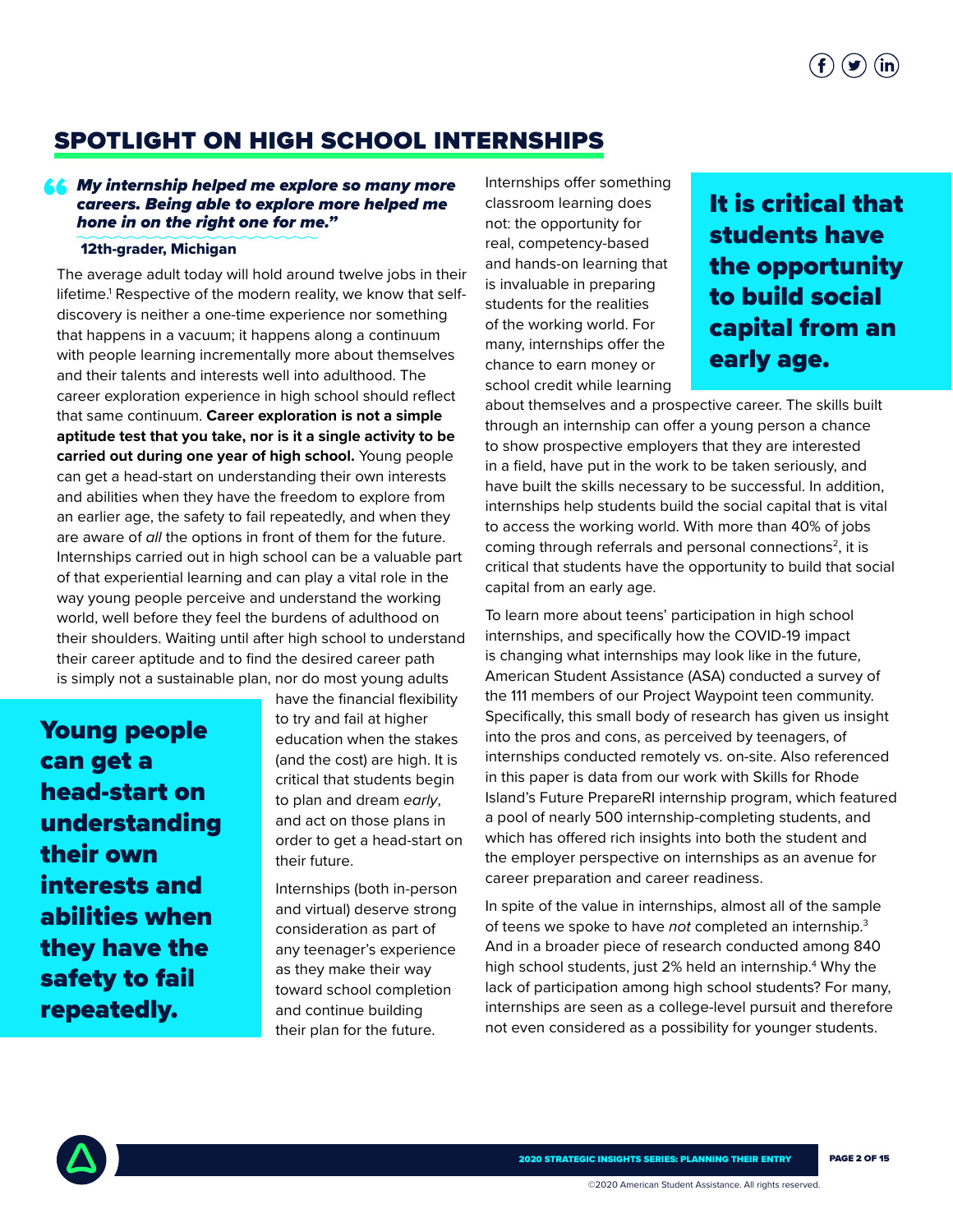

Some 33% of high school students who are not interested in pursuing an internship while in high school say that they don't think they need an internship experience until college.5 However, in many cases there are **systemic and structural barriers in place that limit access to internships for high school students**. These barriers include lack of participation from employers, labor laws that may be too restrictive for younger populations to join a work site, or internships that are offered for little to no pay or no school credit.

## Logistics alone can severely limit a teenager's ability to participate in an internship.

Even when internship opportunities are available, high school students may have less flexibility in their daily timetable and often must work around the schedules of parents, siblings and school obligations. Around 25% of the high school students in our research who were not interested in a high school internship feel they

don't have enough time to complete one.6 Furthermore, most teenagers rely on family transportation to get them to a job site. For the traditional, on-site internship (and particularly when relocation is involved), logistics alone can severely limit a teenager's ability to participate if the timing conflicts with other family obligations. Transportation is also a problem from the employer's perspective; our research shows that their perception, whether accurate or not, is that reliable transportation will prove problematic—and in some cases will be the single biggest barrier—for high school interns.7 **Geographic equity also plays a role**, with young people in urban areas often having access to a wider range of internship opportunities than their rural or suburban counterparts. With a number of internship opportunities testing virtual models by necessity during the COVID-19 pandemic, however, we see a new and realistic avenue opening up that can empower teens to get a jump-start on workplace learning as they add an early career prep experience to their resume. However, this avenue only works if employers do their part to support such vital inperson and virtual workforce development opportunities.

#### A unique avenue for career exploration

There is no standard definition of an internship. In fact, as states seek to roll out work-based learning frameworks, many states define internships slightly differently. However, one such definition that is broadly encompassing of many others is from the University of Maryland, Baltimore County (UMBC), which defines an internship as **"a professional learning experience that offers meaningful, practical work related to a student's field of study or career interest.**  An internship gives a student the opportunity for career exploration and development, and to learn new skills. It offers the employer the opportunity to bring new ideas and energy into the workplace, develop talent, and potentially build a pipeline for future full-time employees."

According to UMBC's definition, a high-quality internship:

- Consists of a part-time or full-time work schedule that includes **no more than 25%** clerical or administrative duties.
- Provides a **clear job/project** description for the work experience.
- **Orients** the student to the organization, its culture and proposed work assignment(s).
- Helps the student develop and achieve **learning goals**.
- Offers **regular feedback** to the student intern.8

An internship may last only a matter of weeks, while others may be as long as a semester or more. Interns may be embedded into a functional team, or they may work separately or with other interns. While some interns will be the only intern on staff, it is not uncommon for larger companies to have dozens or hundreds of interns employed at any given time. There are specific U.S. Department of Labor rules<sup>9</sup> for who must be compensated for an internship in a for-profit company. Interns who generate any kind of benefit for the business, for example, are required to be compensated. Those earning academic credit or who are the sole person benefiting from the role, however, often are not compensated.10

Almost all adults and many students presumably know what an internship is, but sometimes have problems discerning this modality from other work-based learning opportunities.

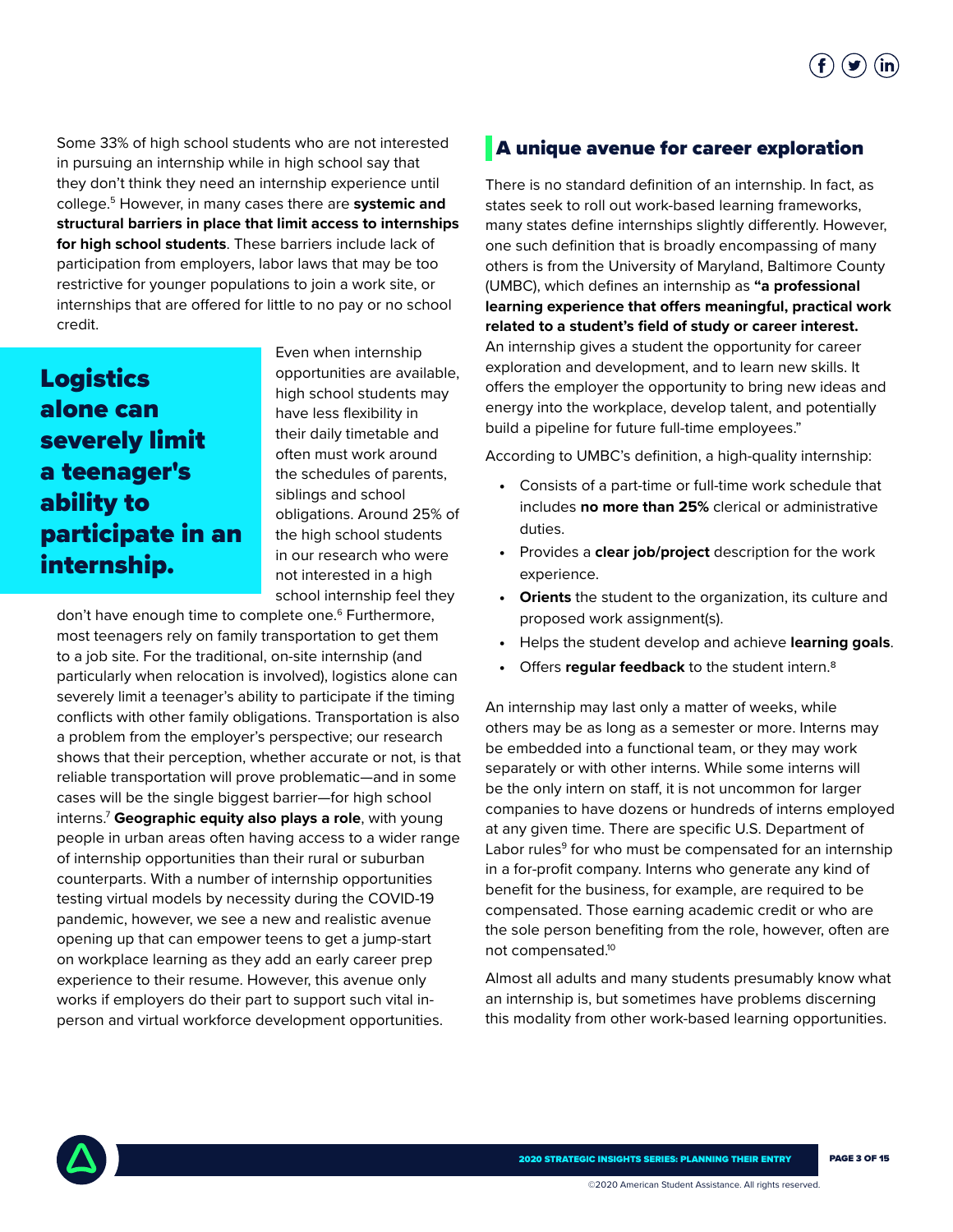Internships are distinguishable (albeit sometimes subtly) from other *'ships,* but as previously mentioned, have very different purposes*.* Apprenticeships, for example, are far less common in the U.S. than elsewhere in the world. They are often geared towards skilled areas or hands-on trades that require in-depth study and on-the-job learning over a longer duration than most internships, and for training toward a specific profession. The scope of internships and apprenticeships vary, too; for example, an internship may encompass an entire area like digital marketing for just a month, while an apprenticeship might be a year-long commitment that is limited to a specific area of marketing like coding. Apprenticeships are nearly always paid at a rate designed to sustain at least a modest living, and nearly always lead to a job, while internships are experiential by nature.11 Externships, on the other hand, are almost never paid and are nearly always formally affiliated with classroom learning. They may be as short as a day or a week and are designed to give a brief taste of a specific working environment, while possibly leading to a longer-term internship.12

There are, in fact, three broad categories of work-based learning. Broadly speaking, a "work-based learning opportunity" can be any experience that allows a student to learn about work (think: job fair, job shadow, or career day). It can be an experience that allows students an opportunity to learn through work (think: internship or cooperative education/co-op experience). Or it could be an opportunity to learn for work and gain specific skills for a specific job (think: apprenticeships). In the "learning through work" category, internships can be paid or unpaid, for credit or not, and allow kids to explore the working world in general and build broad workplace skills yet aren't necessarily intended to prepare someone to immediately enter a specific field.

#### Evolving the conversation from "finding a job" to "finding the right path for me"

Despite the benefits of on-the-job learning, very few high schoolers are undertaking internships. While only 8% of teenagers in the ASA online community we surveyed had completed an internship, about a third of them (32%) had a job during the last school year. For many teenagers, finding a job is a means to a paycheck, with very little thought given to how it connects to their future and interests. In fact, for

most students in our teen community, the biggest reported factors in looking for a job during the school year were pay (87%) and how well it aligns with their school schedule (82%). Just 40% said choosing a job in an area of career interest was a priority.<sup>13</sup> Our research of a wider cohort of 840 students shows that only 36% of students who are employed cite that they "want to learn new skills", while 75% cite wanting to make money as the top reason they have a job.

For many teenagers, finding a job is a means to a paycheck, with very little thought given to how it connects to their future and interests.

This points to an exciting opportunity to change the narrative around work-based learning experiences if more can be done to address the financial barriers and time constraints of current models. We must find more opportunities for students to learn AND earn.

*I loved my internship experience working at an*  "*electrical contracting company and I want a future in electrical installation. Everyone there was very kind and I saw what it took to be an electrician for a company. Overall I believe it boosted my morale towards wanting to pursue a career in electrical."* 

#### 12th-grader, New York

What if the excitement around earning money that many students feel when taking on odd jobs like babysitting or bagging groceries could be channeled into work that tightly aligned to their academic interests and future plans? When we change the narrative from finding a job—which most see as just a way to make money—to looking for a careeraligned internship, and when we help students pick an internship that yields valuable, in-demand skills, we allow young people to get in the driver's seat as they build a plan for their future.

In Skills for Rhode Island's Future's PrepareRI program, 89% of the nearly 500 students who completed an internship said **they believe the skills they learned during the** 

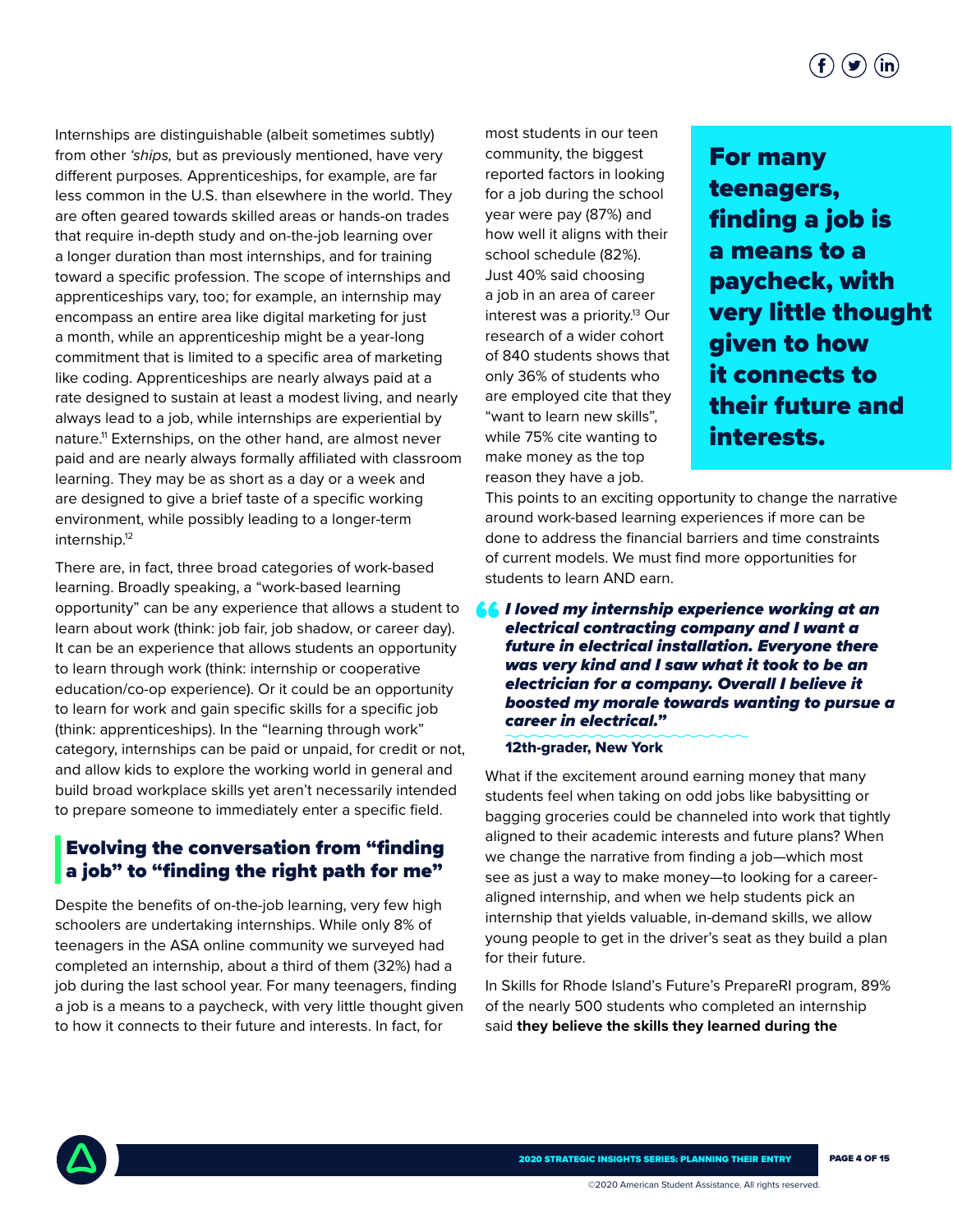

**experience will help them in the future**. Around 76% said they learned something new about themselves during the experience, and a similar number (79%) said it provided an opportunity to learn about their unique and specific skills and interests.

Internships hold clear value as a pathway to a career, although admittedly the immediate career pipeline power is perhaps more tangible for young adult interns who may be closer to entering the world of full-time employment. Around 60% of college students complete an internship or a co-op, and around 56% of those opportunities later convert to a full-time job.<sup>14</sup> Perhaps more important than the power of the internship to lead to actual career opportunity is the **affirming and clarifying power these experiences hold for young people**. Of the high school interns in the PrepareRI program, 52% reported that the internship confirmed their interest in a career they thought they were interested in. Around 14% gained interest in a new career area, and of equal importance, around one in ten interns (11%) learned that they might *not* be interested in a field they thought they liked after all. The power of the internship to confirm the perception vs. reality of working in a field is exceptional and can potentially save young people much time and heartache pursuing the wrong field in their early career and higher education planning endeavors, when the stakes are much higher.

One thing is clear: the appetite among students for

81% of surveyed students strongly agreed that "It is important to establish connections with employers even if they don't have an immediate job opening."

connections with prospective employers—whether in the short or the longterm—is growing in this climate of COVID-19-fueled uncertainty. A survey conducted in 2019 asked Gen Z students how strongly they agreed with the statement "It is important to establish connections with employers even if they don't have an immediate job opening." Only 59% strongly agreed then,

but as of August, 2020, 81% strongly agreed, reflecting an increased sense of urgency among students for pathways to employment.<sup>15</sup> The internship, either in-person or virtual, is one such promising pathway.

#### The rise of the virtual internship

In the early days of COVID-19, more than one-third of all internships were rescinded. Still, some 40% of employers surveyed reported that they were **opting to transition to remote internships**, or were delaying or changing start dates as they worked through logistics.16 As the pandemic has progressed and complicated traditional routes to and through higher education and the workforce, employers are exploring the virtual internship as a valuable tool for meeting staffing needs, training future talent, and for continuing to give back to the community.

The high school students of 2020 are very familiar with the opportunities and perceived limitations of the remote learning environment. Remote, blended, and "pod" learning settings are their norm, and educators are finding new ways to offer traditionally hands-on subject matter in the digital space. **This rapid transition to digital is extending beyond school, into higher education, and the workforce**—a workforce which the U.S. Bureau of Labor Statistics says now comprises 35% of employees working full-time from their homes.<sup>17</sup> For the foreseeable future, a working environment that is at least partly remote/blended is a strong possibility. And even for those who will be entering in-person workplaces, a strong digital skillset is almost certain to be a requisite, along with the other skills laid out in the **[New Foundational Skills of the Digital Economy](https://www.asa.org/research-study/digital-economy-is-shaping-foundational-skills-for-students/)** report.

To date, just 2% of the students in our teen community who had completed an internship had done so remotely.<sup>18</sup> The PrepareRI internship, however, due to its structure, saw all of the nearly 500 high school students complete a virtual internship. Of that program's interns, 75% reported that they would be likely to apply to another virtual internship in the future (compared to 94% who reported being likely to apply to an in-person internship in the future.) While in-person is still a more popular format, that three in four interns would be likely to repeat a similar experience should be seen as a win for virtual internships.

Awareness of the virtual internship is growing and should be explored and expanded further, particularly as it relates to

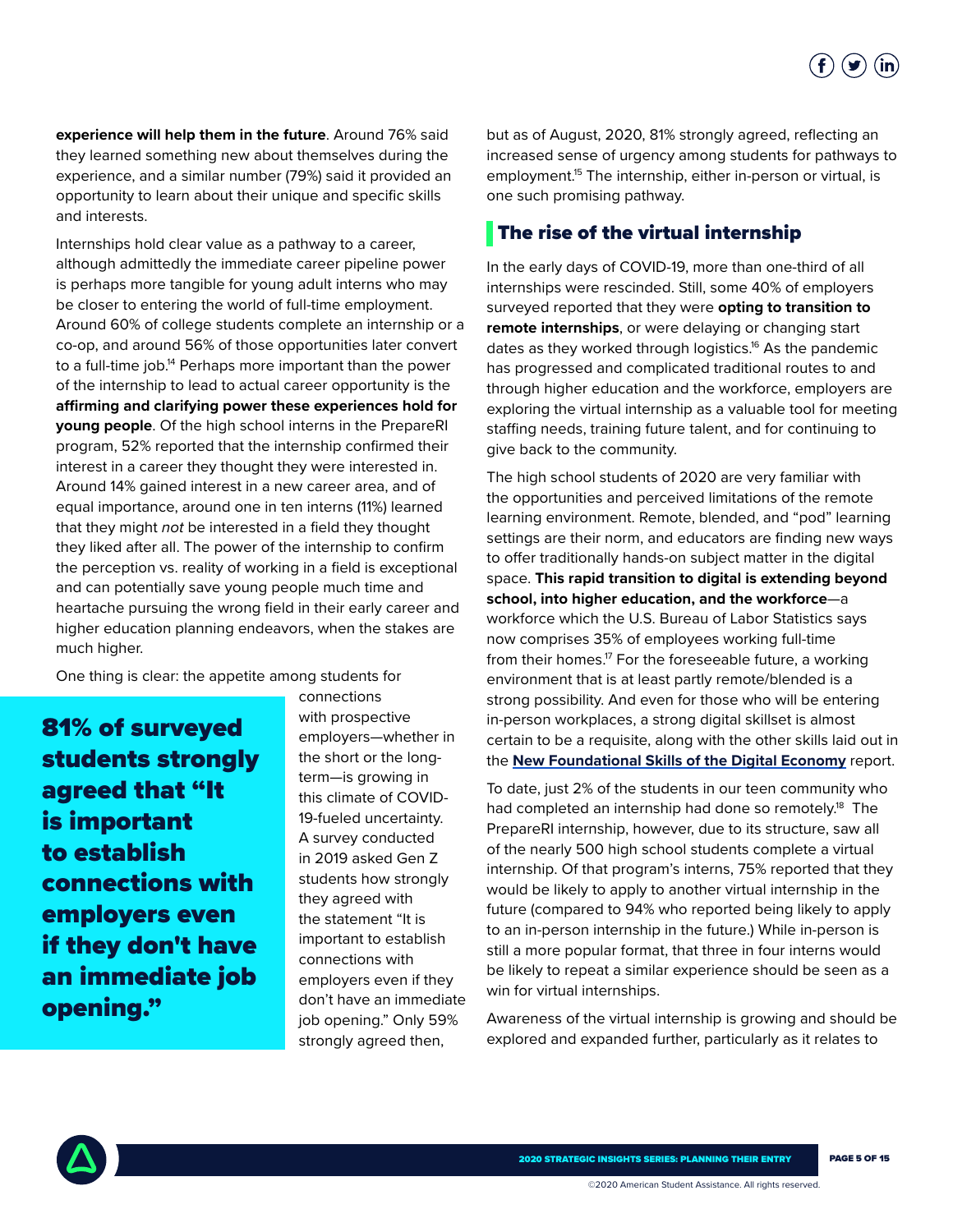

## The virtual internship may be particularly valuable as a way to combat some of the barrier to entry in an internship.

the ongoing COVID-19 pandemic. The virtual trend will serve not only a practical purpose (to expand an existing form of work experience into the virtual space), but also a greater societal need (to offset the educational and economic disruption caused by the pandemic.) While we still must figure out a way to scale in-person

experiences where practical and safe to do so, the virtual internship may be particularly valuable for communities hit hardest by COVID-19 and a way to combat some of the barrier to entry in an internship—like workplace safety or transportation to a job site. In **[Lowell](https://www.lowellsun.com/2020/09/13/virtual-internship-program-helps-lhs-students-gain-work-experience/)**, MA for example, a city deeply disrupted by the impacts of the pandemic, Project LEARN launched a Commencement 2 Careers program, a two-month program that teaches teens workplace basics like Microsoft Excel and resume-building, and is followed by a stipend-supplemented virtual internship with a local participating business.19 **Skills for Rhode Island's Future was able to move its paid PrepareRI internship program into a digital environment, thus reaching a larger target audience than the usual 400 students**, and not having to grapple with the logistics of matching students to job sites based on geography—they could be matched purely based on student interest in a specific work field.

But for internships, like other areas of education and work, the subject matter largely determines how successfully a program can be taken online, and which (if any) components must remain in a face-to-face environment. A welding program, for example, may be nearly impossible to replicate digitally, no matter how many YouTube videos exist on the subject, whereas a digital marketing internship is easily transferable, and perhaps even preferable, in the online environment. How (or indeed, if) the more technical fields adapt their internships to the virtual realm remains to be seen, although some early examples of successful virtual

conversions are emerging, and proving that it can be done in spite of major logistical hurdles. Global Cornell, for example, successfully and quickly rearranged a Costa Rican sea turtle conservation internship to take place in the virtual realm, in addition to agricultural and development internships that were originally slated to take place in Ecuador and Ghana.20 Apprentice Learning was able to get tool kits and building materials for all of its architecture interns shipped to student's homes prior to launch of the program for true hands-on learning.

**Virtual internships completed during high school should be viewed as a low- or no-cost investment in an educational experience** that can bolster a sparse resume, fortify a student's limited knowledge of the working world, and bring more clarity to assumptions about what it might be like to work in a particular field. The format also serves to virtually connect them to businesses and mentors who may be influential in their future success. And the digital skills-building opportunity a virtual internship can provide in a short space of time is invaluable for those hoping to enter today's workforce. Yet, clearly, some of the key features of every internship experience may still best be realized in an in-person experience, and that may be particularly true for younger, less-experienced high school students. At Skills for Rhode Island's Future, for example, it was clear that

the mentoring aspect of the internship—the ability to make strong personal connections and build social capital—were not as strongly realized in the digital environment as inperson.

The students we surveyed in our teen community understood the advantages but were equally skeptical about the practicalities of virtual internships. Their skepticism is understandable, as this format has not been the

The students we surveyed in our teen community understood the advantages but were equally skeptical about the practicalities of virtual internships.

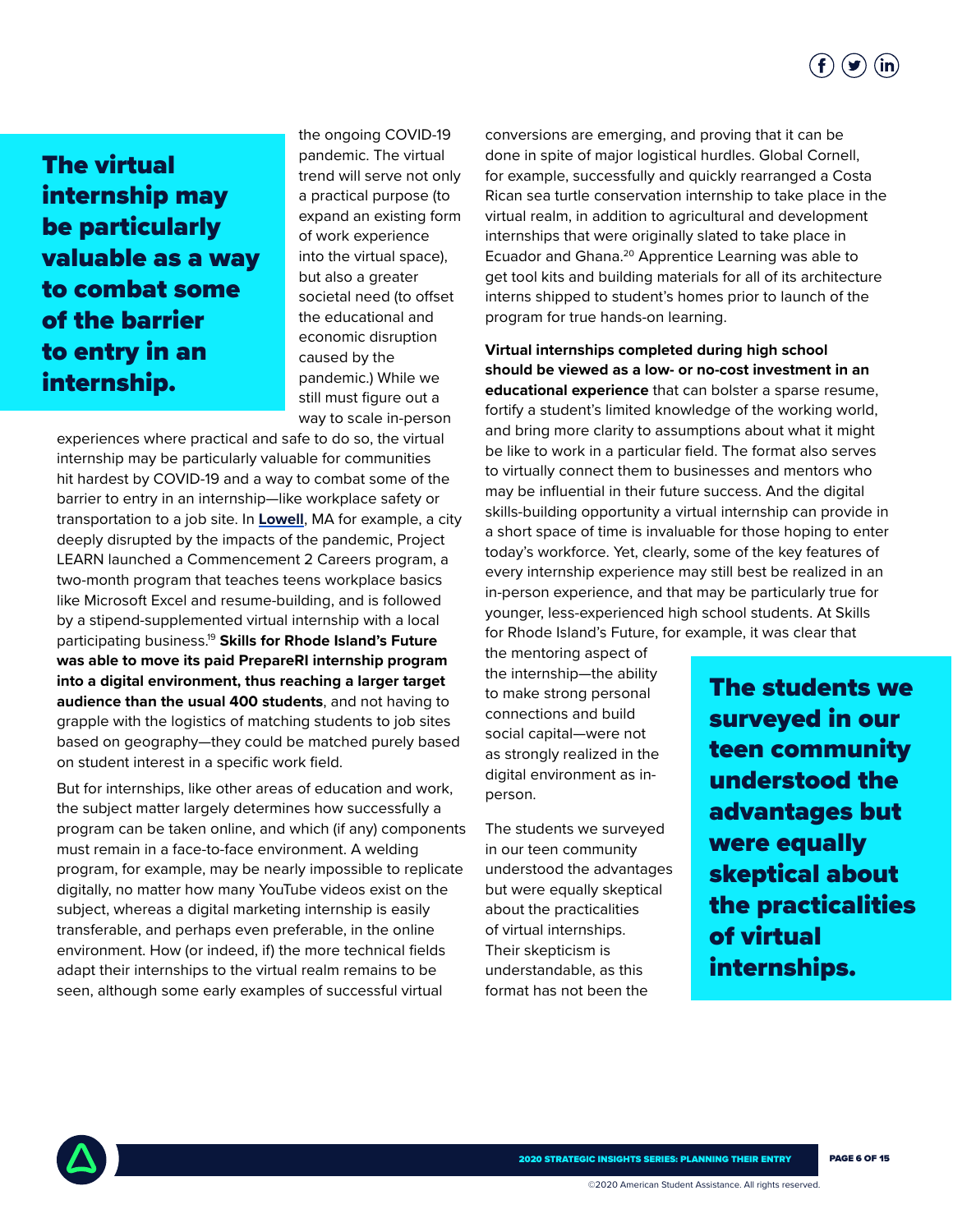

norm and, much like the online college experience many are begrudgingly entering, would not have been their first choice. Among the concerns these students expressed with this format were **a lack of hands-on and face-to-face experience, the potential for distractions in a virtual workplace, technology constraints, and a loosely defined sense that they would be missing "the full experience" of in-person work**. Still, the same percentage (41%) of students said they would prefer an in-person internship as were ambivalent about where the experience took place.<sup>21</sup> Here is what a few students had to say on the matter:

*"You won't get the hands-on experience that you would in person, but it is the safest way to work nowadays."* 

**11th-grader, FL** 

*"...I am rather extroverted and prefer handson learning, and wouldn't like the fact that it wasn't in a traditional setting. It would also be harder for me to hold myself accountable."* 

**10th-grader, WV**

*"The advantages of remote internships clearly [outweigh] the disadvantages. Less chance of catching COVID-19. Working from home, however, brings more distractions along."* 

**10th-grader, IL**

*"I believe there are advantages such as not having to travel or get ready for as long a time. But there are also disadvantages such as not having that human contact and not having hands-on experience while being at the physical job site. I believe both are good in their own ways, but virtual or remote would not be my first choice."* 

**12th-grader, NY**

Students who participated in a PrepareRI virtual internship had the following to say:

*"I think a virtual internship allowed for more students to be involved in this program since some of the companies that interns would have been placed in were not open or were unable to have interns in their facilities such as hospitals or nursing homes."* 

**High school graduate (former PrepareRI intern)** 

*"Having a virtual internship was great because it gave me something productive to do with my time and an opportunity to learn during the pandemic. It was also a helpful experience to learn how to work virtually."* 

**12th-grader (former PrepareRI intern)**

*"[The internship was] very important in order to teach us how to work in a virtual environment where many may work someday."* 

**12th-grader (former PrepareRI intern)**

*"It was a lot of fun dealing with real world issues, finding a solution that would help solve the problem, and [I] made a lot of open paths for my careers for the near future."* 

**12th-grader (former PrepareRI intern)** 

While the virtual internship necessitates the absence of some facets of traditional work life, as some of the students in our teen community perceived, **there are many less-obvious benefits that students can consider with the virtual internship format**. In addition to fewer work-

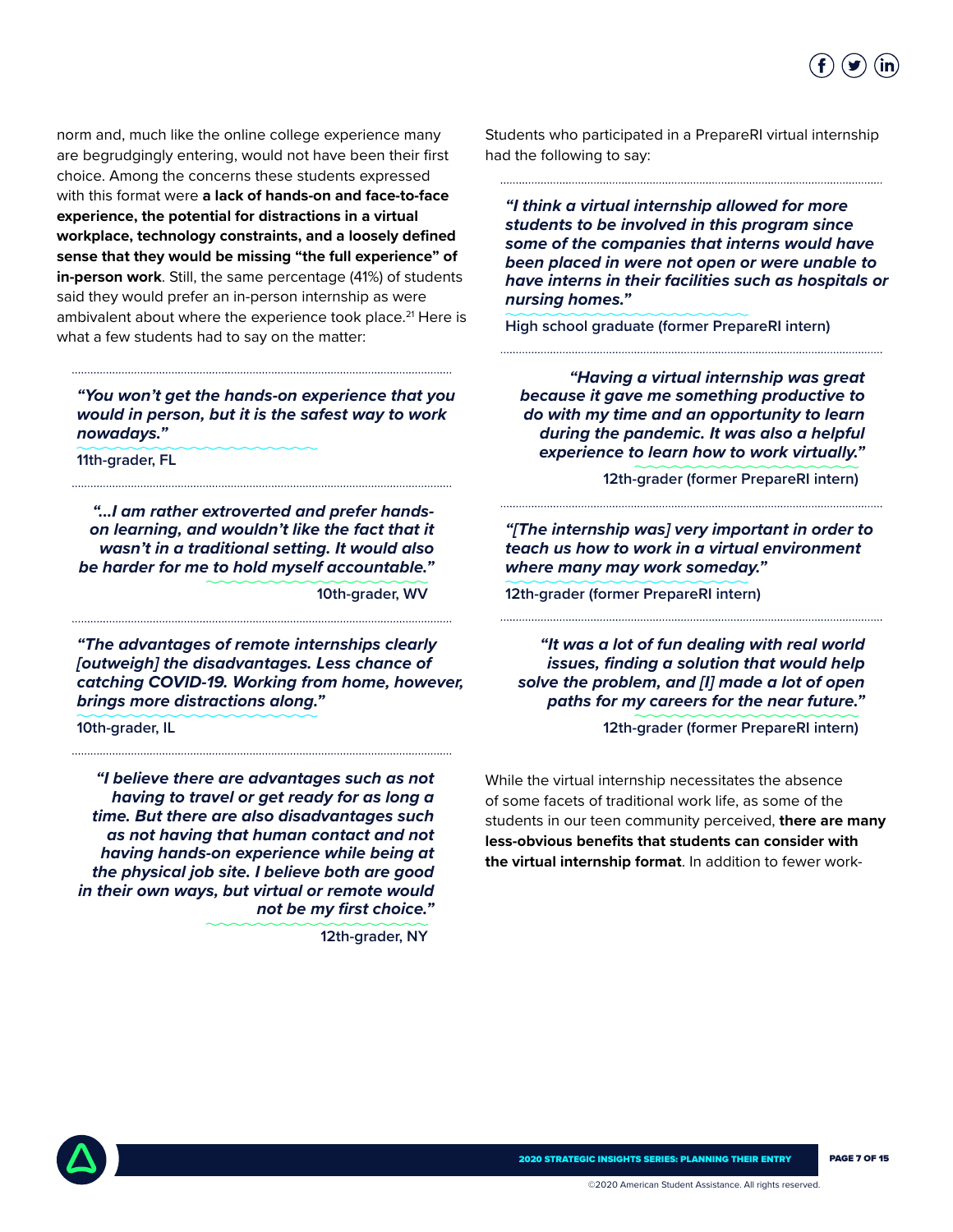

related expenses and the inherently lower health risks of not being exposed to an office environment during a pandemic, students can also circumvent the geographical restrictions that may have once prohibited their movement. Even a teenager living in rural Wyoming can participate

With a virtual internship, even a teenager living in rural Wyoming can participate in a Silicon Valley tech internship.

in a Silicon Valley tech internship, for example, where before she may have been required to relocate and find housing for the experience. And from the perspective of the company, having a geographically wider talent pool from which to select interns may prove useful.

Although some organizations have struggled to replicate the internship experience online, others have chosen to offer **a new kind of experience that wouldn't have been otherwise possible** with the help of tools like Zoom and other cloud-based collaboration software. Florida-based startup GRUBBRRR, for example, holds virtual stand-up meetings daily for interns, and also hosts a weekly speaker series in which CEOs from across the country join to share their experiences, leaving time for interns to ask questions.<sup>22</sup> Another company, New York City-based MongoDB, incorporates fun activities into interns' days, like a virtual cooking class, supplied with ingredients that are mailed to each student.<sup>23</sup> With virtual internships beginning to grow and flourish, time will tell how companies and interns might rise above the inherent challenges of virtual learning and innovate to create even more robust and exciting programs. And with virtual workplaces becoming increasingly common across the board, the digital skills that can be developed during a virtual internship may be invaluable in bolstering a young person's resume.

#### Students want to be paid for their work

We talked to high school students about unpaid versus paid internships, and unsurprisingly, very few students (just 25%) would be interested in an unpaid internship that was simply to gain experience, or that was for school credit (34%). However, 94% were either somewhat or very interested in an internship that was paid.<sup>24</sup>

Among the 271 companies offering internships to high school students (which represents 45% of all internshipoffering companies we surveyed), 63% pay their interns themselves, 8% pay them through a third party, and 9% pay them through state or city funding.<sup>25</sup> Unpaid internships certainly still exist (20% of employers in our survey do not pay their high school interns), but in light of government guidelines, **many companies have opted to offer paid internships** on the basis that paid internships are not only more appealing, but fairer and more sustainable for the needs of young people today. The desire for pay is not limited to college students and young adult interns. It is fair to say, based on our understanding of high school students' situations in 2020 and what they have told us, that only a very fortunate few teenagers are able or willing to commit to a sustained, extracurricular workload that does not generate any type of income or have a stipend attached. In some cases, **an internship comes with unreimbursed expenses** 

**of its own**, like commuter rail fare or gas money, food expenses, and the cost of business attire, meaning the unpaid intern or their parents/guardians might be financially worse off for the opportunity. While relocation for a high school internship is certainly not the norm, it's worth noting that the average summer internship for young adults that did involve relocation to one of five major U.S. cities during the summer of 2016 was estimated to cost around \$6,200 out of pocket.26

Only a very fortunate few teenagers are able or willing to commit to a sustained, extracurricular workload that does not generate any type of income.

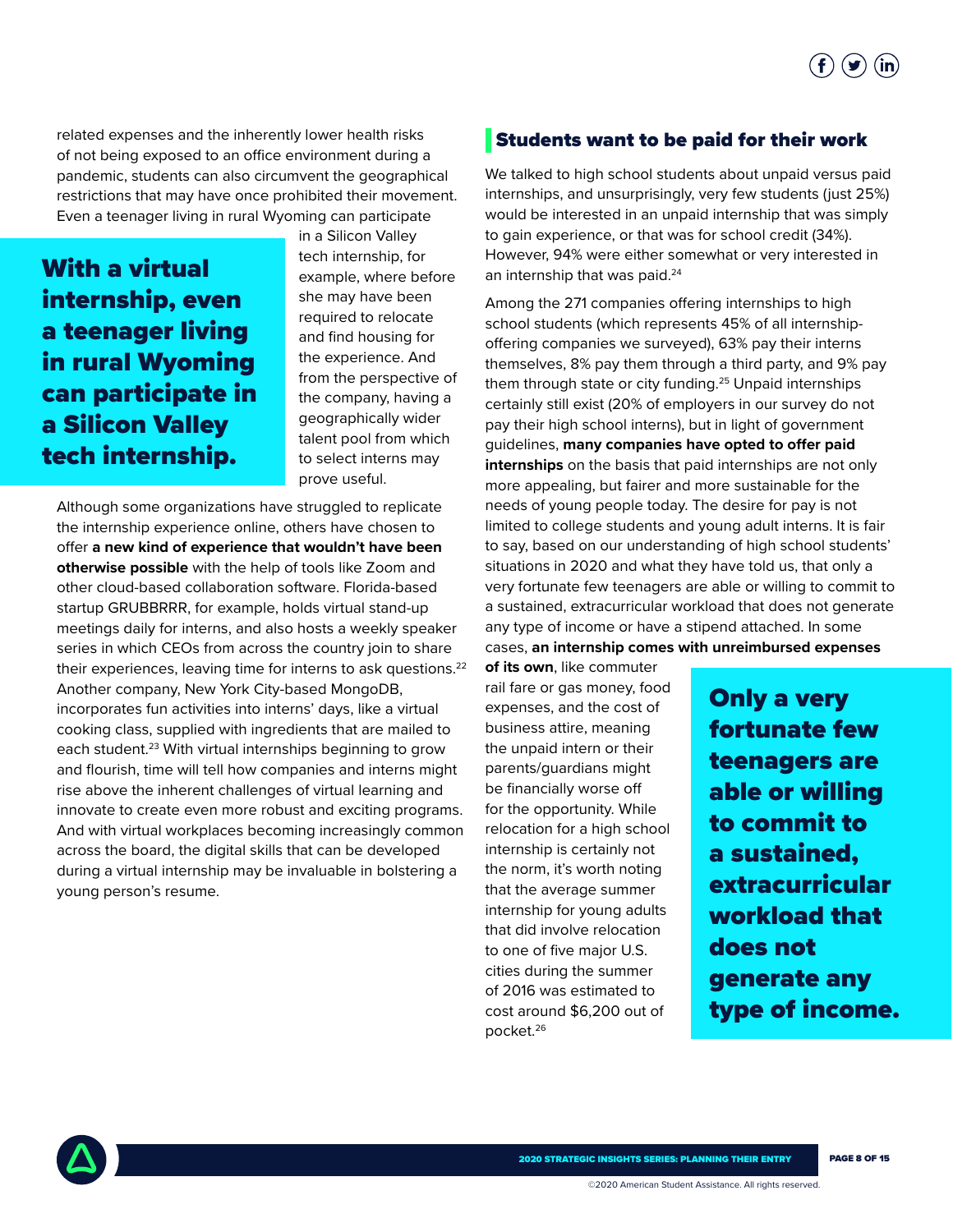

Although the benefits of the internship are clear from the perspective of many working adults, it is certainly understandable that many teenagers today are prioritizing opportunities that will give them access to a paycheck and that offer strong work-life balance. It's

## The right internship carried out in high school can form a powerful component of any student's toolkit.

then understandable that growing numbers of young people taking on flexible side work within the gig economy<sup>27</sup> (think InstaCart grocery delivery services, or app-generated and on-demand dog walking services), and that the internship that pays nothing is an opportunity few can afford or want to pursue. Yet, it is critical that we change the conversation around priorities and encourage young people to pursue this avenue. Especially given the challenges facing young people coming of age in the post-COVID-19 economy, now is an opportune time to explore internships as an avenue to help young people build strong connections with

prospective employers. Internships also enable them to develop skills that will both allow for greater workplace opportunity and a better chance to understand their own career interests.

The right internship carried out while in high school—one that

offers both in-depth experience and a sustainable worklife arrangement—can form a powerful component of any student's toolkit. It can help them build a career identity, help them build skills for long-term career success, and help them better chart a post-secondary education plan that is in line with this newly developed career vision. Whether for pay or not, students should be encouraged to perform a cost-benefit analysis to determine how an internship may set them up for success in ways that transcend the monetary.

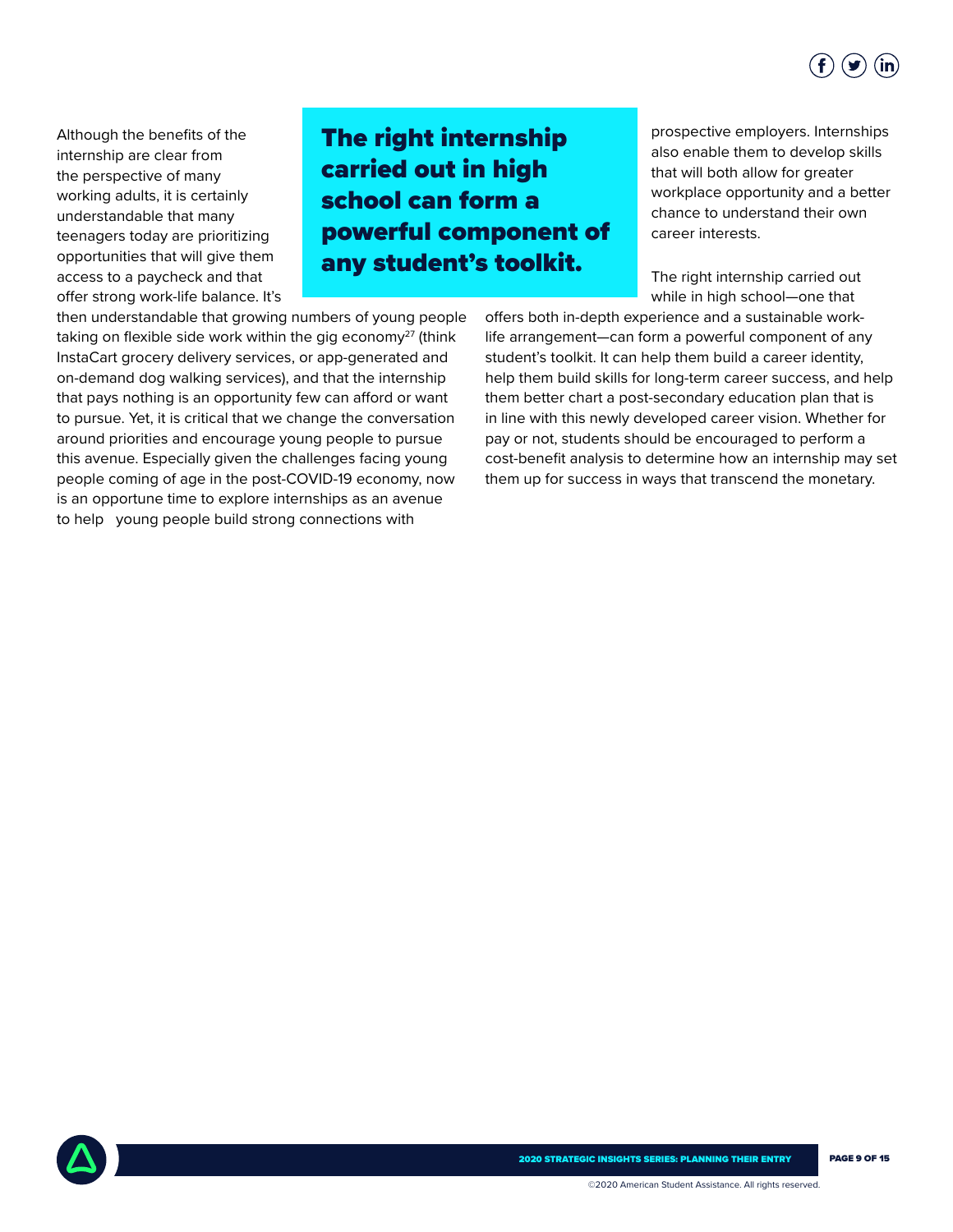## FINDING THE RIGHT INTERNSHIP

Many employers have opted to continue offering virtual internships following initial success in the spring and summer of 2020, and after learning early lessons about the strength of an all-online experience. Among the major corporate players offering virtual internships today are companies like Google, Twitter, SAP, Humana, JPMorgan Chase, Liberty Mutual and Microsoft.

What follows is a non-exhaustive list of **virtual internship opportunities, resources, and databases** that can be used to help guide students and show them what options exist in this space:

### State-sponsored internships

**Many states have organized internship opportunities** for high school students and are eager to help to coordinate the placement of students with local employers. Some of these opportunities are focused on increasing participation in certain high-need fields like STEM (such as the MA Tech Collaborative), while others are more general in nature (like PrepareRI). Students can be encouraged to search for the state-sponsored internship opportunities that are available in their state.

## School-coordinated internships

**Many high schools are beginning to coordinate and accelerate participation in internships**. Students can be encouraged to research the work-based learning programs available in their area (or virtually), together with their counselor or work-based learning coordinator. Students should be urged to use existing resources and infrastructures to conduct a search for the best and most appropriate opportunities for them.

### Independently researched internships

In situations where students must work alone to find available internships, they can be encouraged to use tools such as the following in their research:

**[Chegg Internships](https://www.chegg.com/internships/)** is an internship and volunteer opportunity repository that allows high school students to search for opportunities in various major cities, as well as those that are offered remotely. A quick search of vacancies that are both paid and remote, for example, yielded 125 listings, including such titles as "Cruise Travel Intern," "Legal Intern," and "Software Engineer Intern."

**[Google](https://buildyourfuture.withgoogle.com/internships/)** is now offering many internships online and is continuously accepting applications for positions both virtual and in cities worldwide. While the requisites for employment are notably higher at Google than elsewhere, the company boasts "opportunities for everyone...with a healthy disregard for the impossible", and their programs are among the most robust in the world. Students interested in tech-centered careers can browse and be inspired by #googleinterns and #googlestudents content on this site.

**[The Smithsonian](https://www.google.com/search?q=Aquarium+of+the+Bay&oq=high+school+virtual+internships&aqs=chrome..69i57j0l2j69i60l3.3080j0j4&sourceid=chrome&ie=UTF-8&ibp=htl;jobs&sa=X&ved=2ahUKEwjY1sKhrP3rAhUCn-AKHXMDA10QiYsCKAJ6BAgRECg&sxsrf=ALeKk036qgYHt1676_HwN5RxEYA1HNUlaA:1600797732293#fpstate=tldetail&htivrt=jobs&htichips=job_family_1:high%20school&htischips=job_family_1;high%20school&htidocid=qeLn-aXE_FgWc-KmAAAAAA%3D%3D)** has partnered with San Francisco's The Aquarium of the Bay to offer remote internship opportunities specifically for high school students interested in environmental science, no matter where they are in the U.S. While this is just one avenue, and the internship is unpaid, it is worthwhile to note that this type of STEM-based conservation work at such a prestigious organization is coveted for its resumeand college applications-enhancing value. For students hoping to work in this field, it may be worth carrying out a cost-benefit analysis to

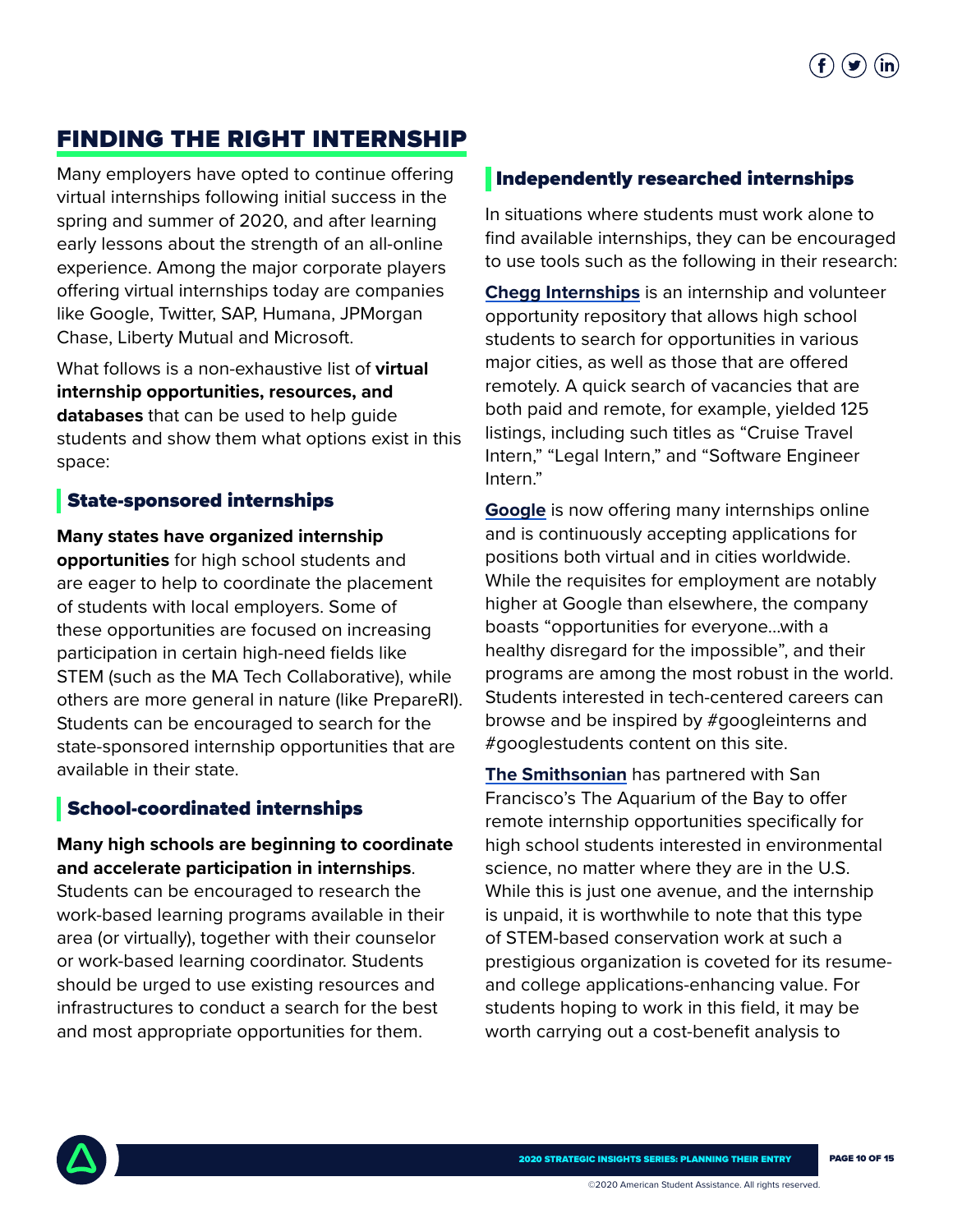

see where the road could lead. Similar remote internship postings exist at the **[Environmental](https://www.google.com/search?q=high+school+virtual+internships&oq=high+school+virtual+internships&aqs=chrome..69i57j0l2j69i60l3.3080j0j4&sourceid=chrome&ie=UTF-8&ibp=htl;jobs&sa=X&ved=2ahUKEwjY1sKhrP3rAhUCn-AKHXMDA10QiYsCKAJ6BAgRECg&sxsrf=ALeKk036qgYHt1676_HwN5RxEYA1HNUlaA:1600797732293#htivrt=jobs&htidocid=ZLXE0mWbTsVg8Y6-AAAAAA%3D%3D&fpstate=tldetail)  [Protection Agency](https://www.google.com/search?q=high+school+virtual+internships&oq=high+school+virtual+internships&aqs=chrome..69i57j0l2j69i60l3.3080j0j4&sourceid=chrome&ie=UTF-8&ibp=htl;jobs&sa=X&ved=2ahUKEwjY1sKhrP3rAhUCn-AKHXMDA10QiYsCKAJ6BAgRECg&sxsrf=ALeKk036qgYHt1676_HwN5RxEYA1HNUlaA:1600797732293#htivrt=jobs&htidocid=ZLXE0mWbTsVg8Y6-AAAAAA%3D%3D&fpstate=tldetail)**, the **[Jet Propulsion](https://www.google.com/search?q=jet+propulsion+laboratory+intern&oq=high+school+virtual+internships&aqs=chrome..69i57j0l2j69i60l3.3080j0j4&sourceid=chrome&ie=UTF-8&ibp=htl;jobs&sa=X&ved=2ahUKEwjY1sKhrP3rAhUCn-AKHXMDA10QiYsCKAJ6BAgRECg&sxsrf=ALeKk036qgYHt1676_HwN5RxEYA1HNUlaA:1600797732293#fpstate=tldetail&htivrt=jobs&htidocid=xC29QumtjwJmyUETAAAAAA%3D%3D)** 

**[Laboratory](https://www.google.com/search?q=jet+propulsion+laboratory+intern&oq=high+school+virtual+internships&aqs=chrome..69i57j0l2j69i60l3.3080j0j4&sourceid=chrome&ie=UTF-8&ibp=htl;jobs&sa=X&ved=2ahUKEwjY1sKhrP3rAhUCn-AKHXMDA10QiYsCKAJ6BAgRECg&sxsrf=ALeKk036qgYHt1676_HwN5RxEYA1HNUlaA:1600797732293#fpstate=tldetail&htivrt=jobs&htidocid=xC29QumtjwJmyUETAAAAAA%3D%3D)**, and **[United Planet](https://www.google.com/search?q=high+school+virtual+internships&oq=high+school+virtual+internships&aqs=chrome..69i57j0l2j69i60l3.3080j0j4&sourceid=chrome&ie=UTF-8&ibp=htl;jobs&sa=X&ved=2ahUKEwjY1sKhrP3rAhUCn-AKHXMDA10QiYsCKAJ6BAgRECg&sxsrf=ALeKk036qgYHt1676_HwN5RxEYA1HNUlaA:1600797732293#htivrt=jobs&fpstate=tldetail&htichips=job_family_1:high%20school&htischips=job_family_1;high%20school&htidocid=w_u14551HFYzvOG7AAAAAA%3D%3D)** - in partnership with Portland State University, which awards credit to virtual interns. An exhaustive and current list of available internship opportunities can be found on Google's job search engine.

**[Intern From Home](https://www.internfromhome.com/)** is a cost-free platform created in 2020 by undergraduates at Brown University. It aims to match college students with companies that are offering virtual internships and allows users to search open roles by season or year, as well as by paid/unpaid opportunities. While this option is not currently available to high school students, it is worth exploring for soon-to-be college students who want a finger on the pulse of what virtual internships are out there if or when they enter college.

**[ASA Internship Resources](https://asa.zoom.us/rec/play/v8ArdOj-rDg3HdCXuASDCv9-W47veqmsgCEc-KAEyx7hViFVYFH3NbAUYed9mtCqNlaPBAVivyufhUPx?startTime=1587666343000&_x_zm_rtaid=U6pEO3AUQAyTSE6DJTtMuw.1588105309908.1226a87ccbce4365e730fd9ec60b1186&_x_zm_rhtaid=958)** - At this link, high school students can find valuable and specific guidance for resume-writing and for kickstarting the process of applying for an internship. Interview tactics and tips, as well as suggestions for finding the best internship, are also shared here.

**[ASA Futurescape](https://asafuturescape.org/)** - For those students uncertain about their desired area of career focus, this immersive and free digital experience offers insights into one's potential futures based on passions, personality and preferences.

**[Connect with ASA](https://twitter.com/ASA_org)** - Students looking for career guidance or additional extracurricular resources are welcome to connect with ASA on social media, where we regularly share content designed to help inspire students to plan for their best future.

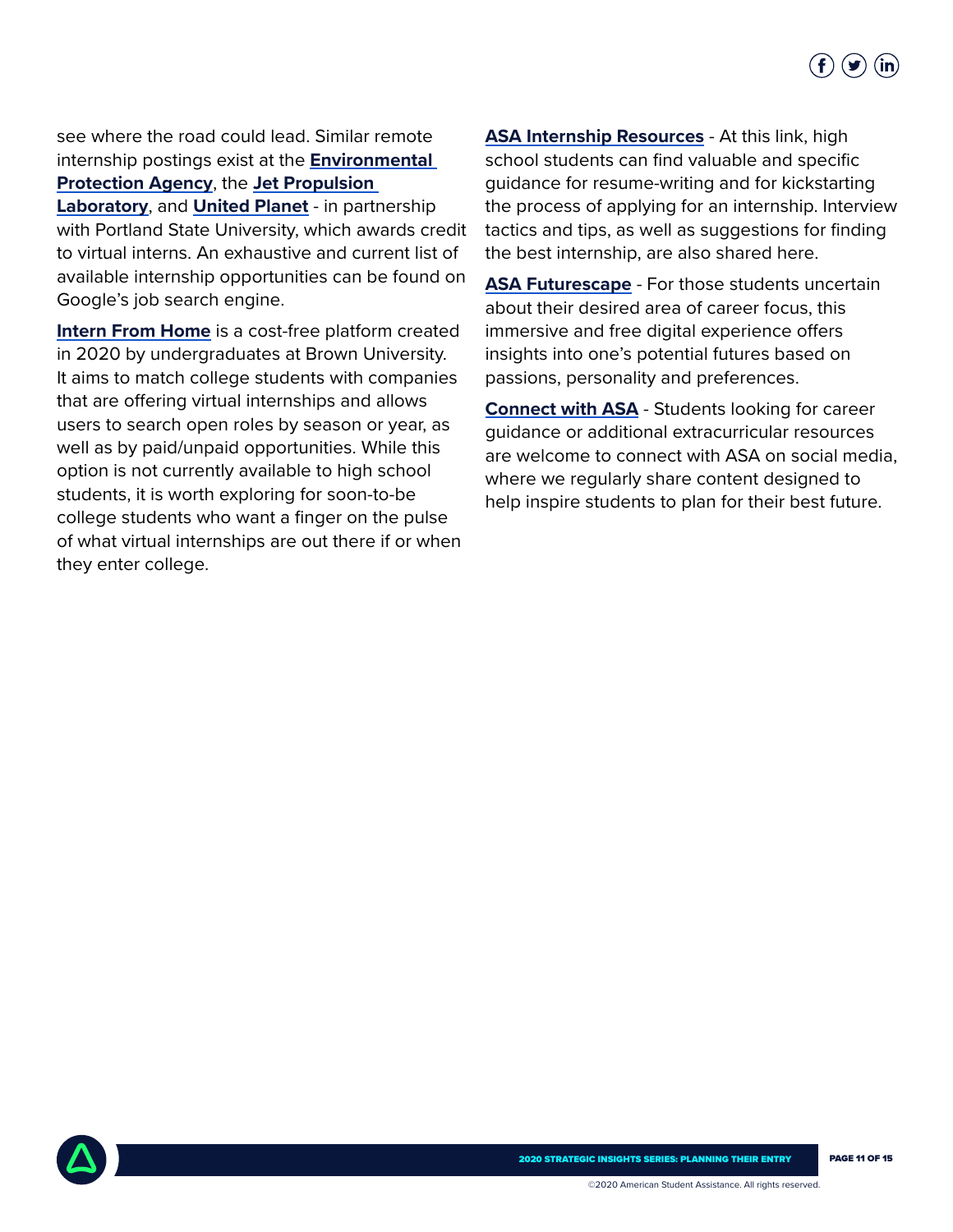# $\mathbf{f}$  )  $(\mathbf{y})$  (in

# Policy Recommendations

Establish guidelines for providing academic credit in high school for internship work experience and change graduation requirements where necessary.

**States should look to change high school graduation requirements to allow for internships to count toward high school credit, and ensure that all students know these opportunities exist**. Establishing the regulatory infrastructure to expand internships for high school credit is a necessary first step to ensure these valuable hands-on learning opportunities are accessible to more students and valued by educators and industry alike. Once the infrastructure is in place, school districts then need to ensure these opportunities are widely communicated, equitable to all students, and the means of accessing them are not overly burdensome.

#### 2 Create dedicated funding streams or financial incentives for employers to expand paid internship opportunities to younger students.

All students deserve an opportunity to attend school and participate in well-funded work-based learning, so they can explore careers they may want to pursue someday and simultaneously earn much needed wages. **States should provide financial incentives and support to involve employers and ensure interns can be paid** with the help of grant programs or tax credits for employers.

# **3** Establish statewide internship coordination systems.<br>A centralized statewide intermediary can help connect stude

**A centralized statewide intermediary can help connect students, employers, schools, community-based organizations, and support services to appropriate internship opportunities** and help employers with many of the time-consuming administrative burdens of running an internship program. States should support such networks and provide the funding necessary to ensure that they can thrive.

#### 4 Encourage greater private sector investment.

**Public-private partnerships that have been used to increase investment in internships at the collegiate level should be expanded to serve younger students**. Similarly, foundations and for-profit companies should be encouraged to fund internships in highneed sectors.

#### 5 Remove barriers to virtual experiences.

Virtual internships can pose a challenge for employers and students alike, but they can also open a new world of opportunity. As policymakers work toward implementing virtual



1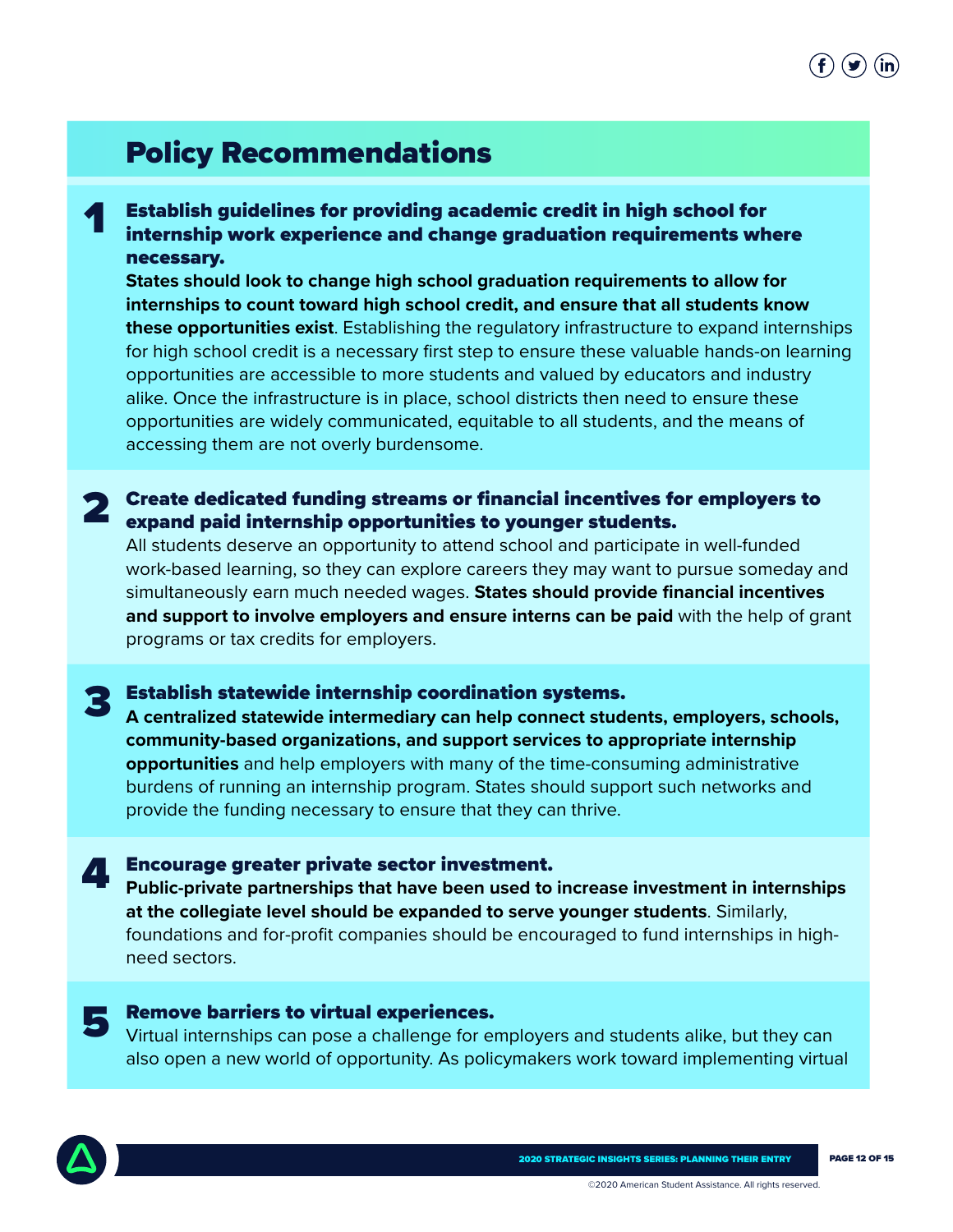# Policy Recommendations (cont.)

internships in their own regions, they should first **remove any restrictions or laws that require work-based learning of state or federally funded programs to be in-person**. **Next, all students must have access to technology and government entities must support expansion of internet access to ensure equitable access to these virtual experiences.** Finally, states can also sponsor creative solutions that provide highquality work experiences for students. Now is the time to rethink how we link classroom experience to the working world to ensure kids can both stay engaged with their learning and gain valuable workplace skills for future success. States should do all they can to embrace workplace learning—both digitally and in-person.

More details on all these proposals can be found **[here](https://www.asa.org/advocacy/#policy-recommendations)**.

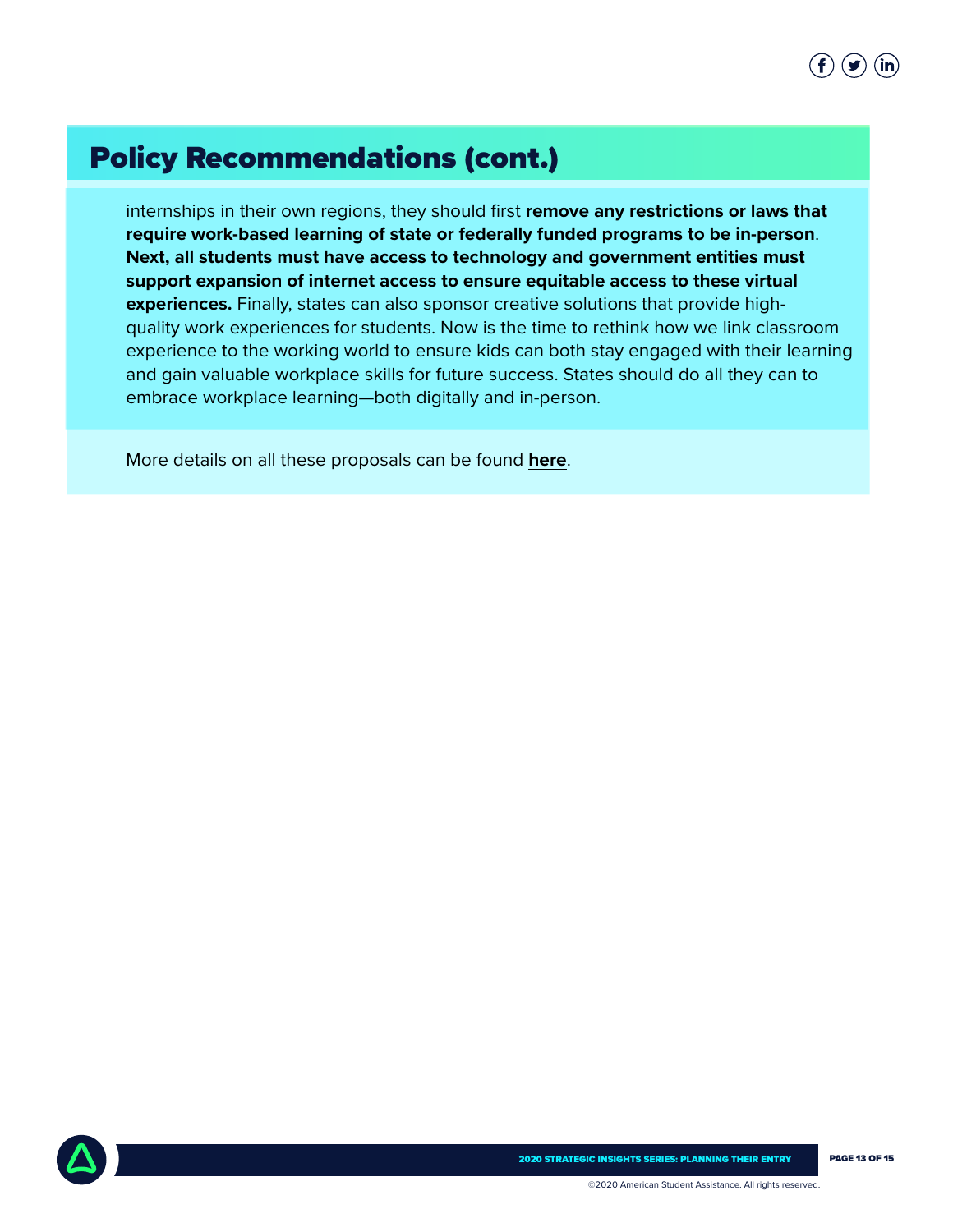

## REFERENCES

- **1.** Bureau of Labor Statistics. National Longitudinal Studies. Retrieved on October 15, 2020 from **[https://www.bls.gov/nls/questions](https://www.bls.gov/nls/questions-and-answers.htm#:~:text=Number%20of%20Jobs%20Held%20in%20a%20Lifetime,-A%20BLS%20news&text=(In%20this%20report%2C%20a%20job,and%20women%20held%2012.1%20jobs. )[and-answers.htm#:~:text=Number%20of%20Jobs%20Held%20in%20a%20Lifetime,-A%20BLS%20news&text=\(In%20this%20](https://www.bls.gov/nls/questions-and-answers.htm#:~:text=Number%20of%20Jobs%20Held%20in%20a%20Lifetime,-A%20BLS%20news&text=(In%20this%20report%2C%20a%20job,and%20women%20held%2012.1%20jobs. ) [report%2C%20a%20job,and%20women%20held%2012.1%20jobs.](https://www.bls.gov/nls/questions-and-answers.htm#:~:text=Number%20of%20Jobs%20Held%20in%20a%20Lifetime,-A%20BLS%20news&text=(In%20this%20report%2C%20a%20job,and%20women%20held%2012.1%20jobs. )**
- **2.** Harper, E. Weak Ties Matter. Retrieved on October 15, 2020 from **https://techcrunch.com/2016/04/26/weak-ties-matter/**.
- **3.** American Student Assistance. (July 25-28, 2020.) Project Waypoint Teen Community Survey.
- **4.** Johnson, K. High School Internships: A Field Overview. (July, 2020.) American Student Assistance research.
- **5.** Johnson, K. High School Internships: A Field Overview. (July, 2020.) American Student Assistance research.
- **6.** Johnson, K. High School Internships: A Field Overview. (July, 2020.) American Student Assistance research.
- **7.** Johnson, K. High School Internships: A Field Overview. (July, 2020.) American Student Assistance research.
- **8.** University of Maryland, Baltimore County (UMBC). "What Is An Internship?" Retrieved on August 29, 2020 from **https://careers. umbc.edu/employers/internships/what-is-an-internship/**.
- **9.** U.S. Department of Labor. (2018.) "Fact Sheet 71: Internship Programs Under the Fair Labor Standards Act". Retrieved on October 15, 2020 from U.S. Department of Labor. (2018.) "Fact Sheet 71: Internship Programs Under the Fair Labor Standards Act".
- **10.** Reshwan, R. (September, 2020.) What You Need to Know About Internships. Retrieved on August 28, 2020 from **https://money. usnews.com/money/blogs/outside-voices-careers/articles/what-to-know-about-internships**.
- **11.** Glassdoor.com. 6 Differences Between an Internship and an Apprenticeship. (2018.) Retrieved on August 28, 2020 from **https:// www.glassdoor.com/blog/6-differences-internship-apprenticeship/**.
- **12.** Externships.com. Internships vs. Externships. Retrieved on August 28, 2020 from **https://www.externships.com/p/differencebetween-internship-externship.html**.
- **13.** American Student Assistance. (July 25-28, 2020.) Project Waypoint Teen Community Survey.
- **14.** National Association of Colleges and Employers. (2019.) Internship and Co-Op Report 2019. Retrieved on September 15, 2020 from **https://www.naceweb.org/store/2019/internship-and-co-op-report/**.
- **15.** Yahoo Finance. (2020.) Tallo Gen-Z Survey: Cold Dash of Reality Hitting COVID-Era Career Seekers. Retrieved on August 26, 2020 from **https://finance.yahoo.com/news/tallo-gen-z-survey-cold-123000967.html**.
- **16.** Anderson, G. (April, 2020.) Uncertain Job Market Awaits Soon-to-Be Graduates. Retrieved on Sep 15, 2020 from **https://www. insidehighered.com/news/2020/04/28/job-and-internship-market-discourages-students**.
- **17.** U.S. Bureau of Labor Statistics. (2020.) Supplemental data measuring the effects of the coronavirus pandemic on the labor market. Retrieved on August 28, 2020 from **https://www.bls.gov/cps/effects-of-the-coronavirus-covid-19-pandemic.htm**.
- **18.** American Student Assistance. (July 25-28, 2020.) Project Waypoint Teen Community Survey.
- **19.** Murphy, E. Virtual internship program helps LHS students gain work experience. (September, 2020.) Retrieved on August 25, 2020 from **https://www.lowellsun.com/2020/09/13/virtual-internship-program-helps-lhs-students-gain-work-experience/**.
- **20.** Pradhan, P. "Students summers saved with global virtual internships". Retrieved on October 15, 2020 from **https://news.cornell. edu/stories/2020/10/students-summers-saved-global-virtual-internships**.
- **21.** American Student Assistance. (July 25-28, 2020.) Project Waypoint Teen Community Survey.
- **22.** Eddy, N. Virtual Internships: Pathways to Success for Companies. (August, 2020.) Retrieved on August 28, 2020 from **https:// insights.dice.com/2020/08/18/virtual-internships-pathways-to-success-for-companies/**.
- **23.** Cardner, E. How we pulled off an all-virtual intern program this summer. (August, 2020.) Retrieved on August 26, 2020 from **https:// www.fastcompany.com/90544079/how-we-pulled-off-an-all-virtual-intern-program-this-summer**.
- **24.** American Student Assistance. (July 25-28, 2020.) Project Waypoint Teen Community Survey.